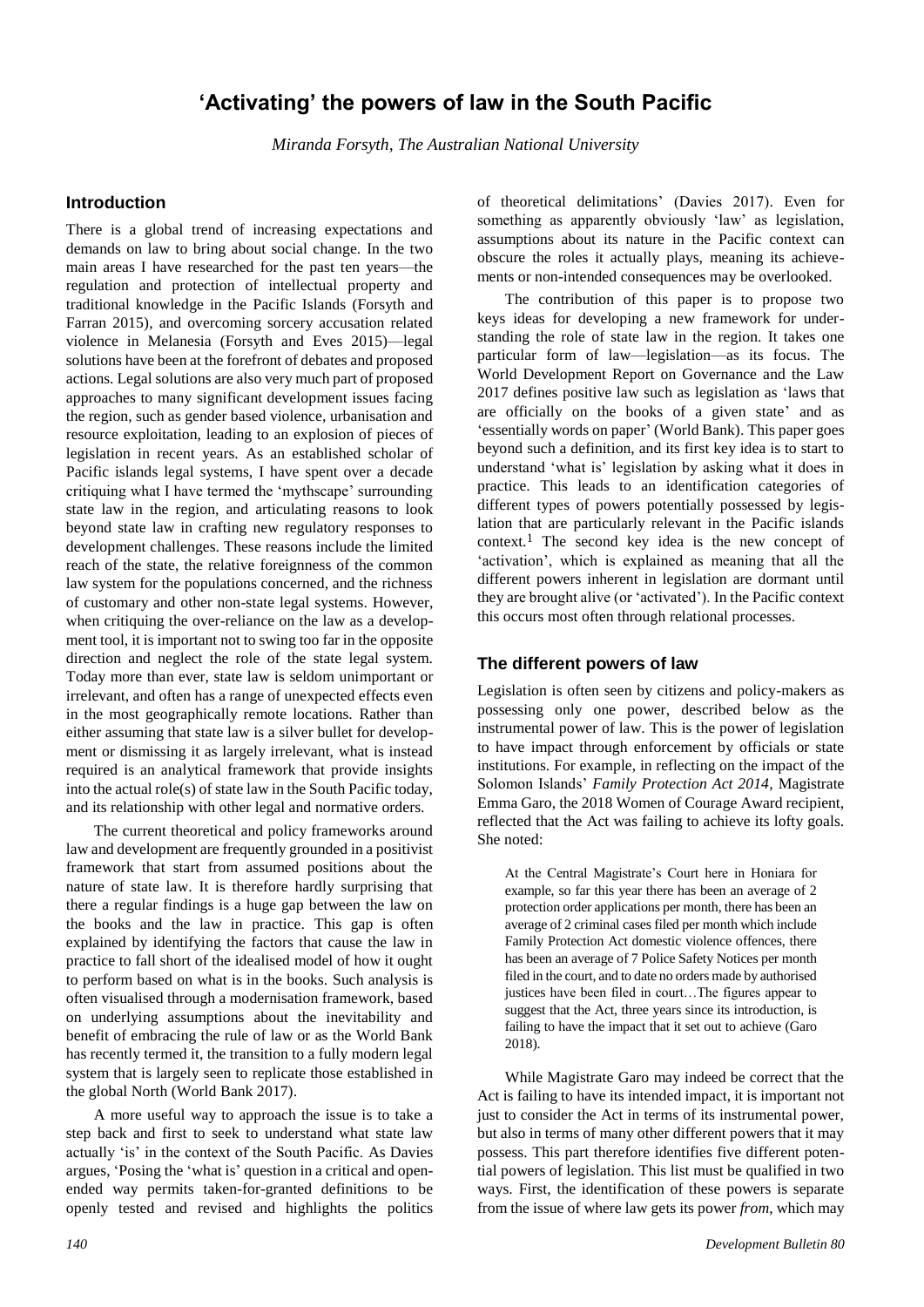include the monopoly on force, consent through acceptance of legitimacy by the population, and its congruence with the morality of the people. Second, the enumeration of the different powers is intended only as a heuristic device, and in reality the powers may be deeply entangled.

As just mentioned, the most commonly appreciated power possessed by legislation is what can be termed its **instrumental power**. This involves the written articulation by the state of rules that individuals and other legal entities are required to conform with, backed up by the threat of legal sanctions, and ultimately the state's monopoly on the use of force. It could be broken down further into a coercive power and a directive power, but for present purposes it covers all instances where people behave in certain ways due to their understanding (implicit or explicit, and accurate or not) about the content of the law and the consequences of non-compliance. The instrumental power of law is the most visible of the powers and has the most focus in the development of legislation, often to the exclusion of the other powers discussed below. When a legal gap analysis is done, for instance, it is this highly positivist approach that is most usually adopted to determine what new laws are needed to fill the gap in the words on paper. The instrumental power may be may be exercised in practice in a fair, arbitrary or prejudicial manner.

This instrumental power also includes what is sometimes termed the shadow of the law (Mnoonkin and Kornhauser 1979. This is the notion that individuals are aware of the provisions of the law, and seek to make their activities consistent with the legal framework in order to comply with it (as opposed to because they are generally in agreement with its substance). In the South Pacific and elsewhere, the practical effect or impact of the shadow of the instrumental power of law is greatly affected by the extent of knowledge of the law, the quality of expert opinion available, and the consistency and transparency in administration of the law.

In contrast, the most commonly overlooked power of legislation enumerated here is the **hybridising power of law**. This is the impact of legislation on other regulatory regimes or normative frameworks, such as customary law regimes or industry codes of conduct or religious legal orders. An example may be if the leaders of a particular community in the region decided to change their custom from allowing forced marriage of girls to prohibiting it, based on their desire to act in congruence with state legal principles. State legislation can have varied types and extents of influence on other legal orders, such as undermining, supporting, influencing or replacing. The hybridising power of law can be conceptualised as the difference between the operation and power of the non-state regulatory regime alone, and the operation and power of the non-state regulatory regime *combined with* the operation and power of the legislation. This difference may be non-existent, or it may positive or negative. State law may augment the operation and power of the non-state regulatory regime or undercut the latter. Of course, measuring such a difference in practice is complicated, and is likely to differ over time and space. The hybridising power of law is conceptually

distinct from the potential of state law to strengthen or alter any of its four powers through integrating other norms or customs into legislation, through the process Bohannan calls a 'double institutionalisation of norms' (Bohannan 1967). This is because such a process is focussed on the power of state law, rather than the impact of the state law on another regulatory regime. The hybridising power of law is frequently overlooked in legal planning in the region, although the existence of non-state regulatory orders is increasingly acknowledged in both policy and academic circles.

Another important power can be termed (following Robert Cover 1982), the **narrative power of law.** This is the multiple ways in which law is incorporated into official and non-official stories about how we ought to behave and why. This power of law often draws its force from the moral association or dissonance between an individual's, community's or an institution's sense of morality, and the content of the legislation as understood by that individual, community or institution. Often it only bears a very tangential relationship to the actual 'words on the paper'. This power of law is closely connected with emotions and often an individual and community's sense of self-identity and moral worth. The narrative power of law can take on many forms in different contexts and, especially in contexts such as the South Pacific where legal literacy is low, can be only very loosely related to the actual 'words on paper'. For example, during research into traditional knowledge regulation in the region, it became apparent that the enacting traditional knowledge legislation was seen by many as being about resisting misappropriation by the global North and validating the importance of Pacific ways of knowing and doing. The draft legislation became entwined in these resistance and identity scripts in ways that made it difficult for critiques based on their instrumental effect to gain purchase. Having reflected upon this subsequently, I realise that it was because both the narrative power and the instrumental power of law were being called upon in ways that did not acknowledge their different roles.

A further power is the **jurisdictional power of the law**. This is the claiming of authority and legitimacy to regulate a particular space through the enactment of legislation. As such it really involves two assertions of power: first, that something is the subject of legal regulation and second, about who gets to regulate it. This jurisdictional power may be exercised by a state, a province or other sub-state actor such as a town council, or at the other end of the scale, by an international regime, such as occurred with the creation of the International Criminal Court. This type of power is not concerned with the contents of the legislation per se, and is often part of state-building and boundary-marking by different levels of government or jurisdictional assertion or justification by international actors. As such, it is often highly contested and political, particularly when it involves the state or international actors moving into new subject areas such as the family domain or religious practices, or into areas that have previously been regulated by other legal orders, such as may occur during processes of decentralisation or internationalisation.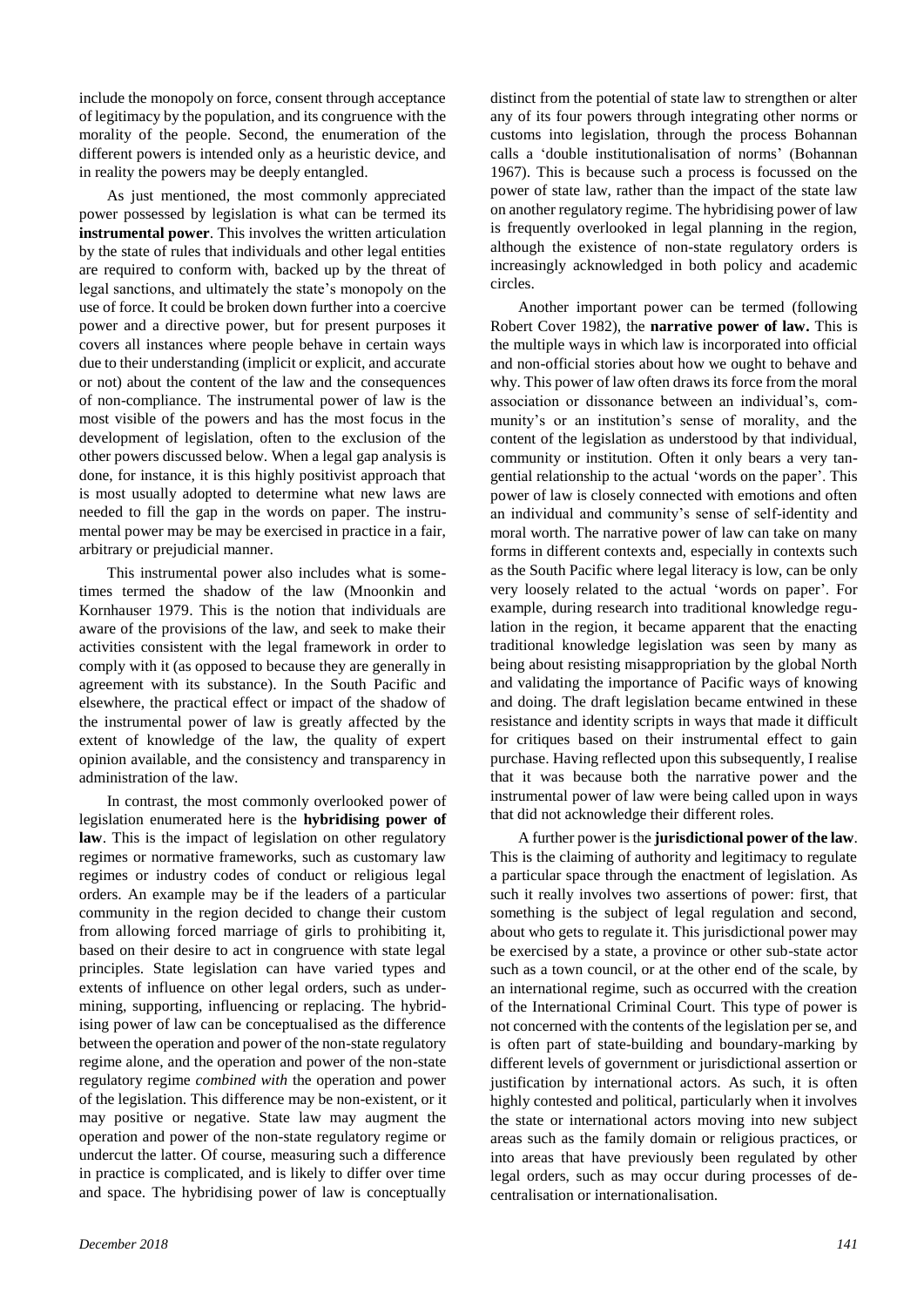The final power identified here is the **signalling power of law**. This is the use of legislation to convey messages about new standards of behaviour/expectations from the state to society. It is sometimes also called the power of law to 'name and frame'. These signals may also be sent to (and intended for) an international audience, such as much of what Hilary Charlesworth has termed the 'regulatory rituals' around states implementation of human rights treaties (Charlesworth et al 2015). An example of this signaling power are framework agreements that seem to be just symbolic with no specificity or teeth at first, but which serve a signaling role and may pave the way for the instrumental powers to be developed. The signaling power of law comes from the mere enactment of the legislation, rather than from its content or instrumental power, although like all the other powers, it can be stronger if there is congruence between a number of different powers and depending upon how the signal is activated as discussed below.

# **Activating the powers of law**

The second key insight of this paper is that each of the powers of law need to be 'activated' in various ways in order to have effect or to come alive. In other words, it is not just through the enactment of legislation or even its implementation that the various powers of legislation can be realised or fully realised. In the Pacific context, where there is an oral legal tradition, activation usually requires a relational process, involving the formation of relationships and social practices around the legislation to give it voice, power and agency. Activation therefore occurs primarily through people orally interpreting, re-enacting and performing legislation through a variety of networks (professional, church, family, community etc), rather than solely through written communications or directives.

This argument draws upon the insight of one of Melanesia's leading anthropologists, David Gegeo-Watson who argues that in Melanesia 'all knowledge is subjective knowledge...there can be no detachment of the knower from the known as in mainstream Anglo-European epistemology' (Gegao 2001). Similarly, law also needs to be activated through webs of relationality in order to have meaning and impact within particular communities, bringing it into individuals' and communities' normative consciousness through an almost personalised connection. One of the best examples of this is the way in which many of the Constitutions were drafted in the region, which in at least Papua New Guinea and Vanuatu involved consultations in almost every village. This is certainly connected to the frequent reference to these constitutions as '*mama loa*' and it is common today to meet common villagers who will announce that they actually wrote the constitution.

The concept of activation is broader than enactment, gazettal, implementation, enforcement, or even information sharing or awareness raising, which are typically used in a positivist understanding of how the instrumental power of statute has effect. Each of these may activate some of the powers of law, but do not cover the full scope of what constitutes activation. For instance, it is possible that

particular conscious practices of *non-enforcement* of legislative provisions by officials are a way of activating law, as the law is given life through its engagement with official practice, becoming a regulating force even if as a purely negative one. As will be shown below, there are times when the *repeal* of legislation may in fact activate its powers. In contrast, legislation that simply sits as 'words on paper' and completely ignored could not be said to be activated even if has been officially promulgated.

The activating of the five different powers of law may occur in different ways and will also vary across time and space. The narrative power and the hybridising power include activation to an extent within their very definition, whilst the paths to activate the other powers may be less obvious. The extent of activation will depend on the context, individuals and networks of relationships involved, as well as the particular content of a particular piece of legislation.

The activation part of the legislative process is often overlooked or hurried in the Pacific islands region (and elsewhere), risking wasting the time and energy spent on the drafting and enactment of legislation. For all legislation there is the possibility of a lack of activation of one or more powers (and therefore a lack of impact of the legislation through that power), and the risk that powers are activated in ways that are unintended and unwanted by the creators of the legislation. These problems can be addressed by considering closely the actual activation pathways (and existing networks and modes of communication) that are likely to be the most conducive to the drafters' initial policy objectives, as well as those that are likely to spring independently into life and activate it in undesirable ways, which may need to be countered.

It is beyond the scope of this paper to detail exactly how this can occur for each of the potential powers. Instead, I will briefly illustrate some examples of activation that I have encountered in the course of conducting research into sorcery accusation related violence in PNG over the past three years. In 2013 the PNG government announced that it was repealing the Sorcery Act 1971 and replacing it with a new provision in the Crimes Act of intentional homicide upon accusation of sorcery. The Sorcery Act had provided a number of offences for pretending or holding oneself out to practice sorcery to cause harm, and provided a partial excuse in very limited circumstances for people who harmed a person on the grounds that they were a sorcerer. In reality, the Act had hardly ever been used and was not widely known. The practical effect of its repeal, however, was to give the Act a significance and power it did not previously possess.

The print and social media attention surrounding the repeal activated the instrumental power of the Act in a wide variety of ways, as it brought knowledge of the Act into broader public discourse. A general lack of awareness about what 'repeal' means however, meant that the public were often not aware that the Act had been repealed rather than enacted. Some campaigners against sorcery accusation related violence therefore incorporated reference to the Sorcery Act in their outreach and awareness about the problems of sorcery accusation related violence. For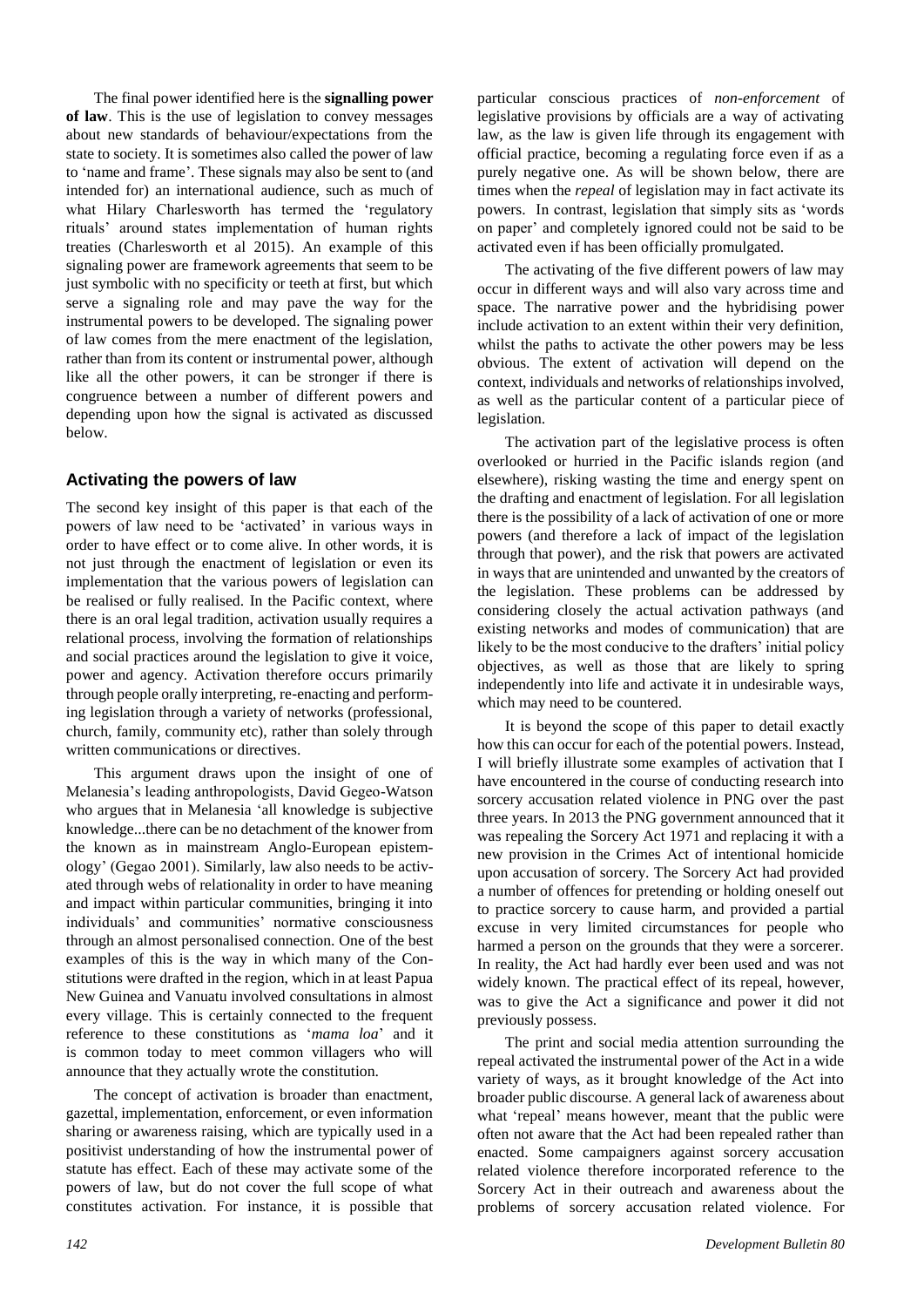instance, a report of a training and awareness campaign run by the (volunteer) Aiyel Vallery Sorcery Working Committee (16 October 2017) notes as a 'point emphasised in the awareness': 'We have heard of the law on sorcery in the Sorcery Act now. We (magistrates) will use this law now in sorcery cases.... Now that we have heard of the law, no one has to play hero around here, we will take you to the police or we will call the police to get you.' This is an example of law being activated through networks going from the national level down to this on the ground networks of activists who go out and talk about the law to communities, thus making it an actual force in their lives.

The narrative power of the Sorcery Act has also been active since its repeal, with a wide variety of stories circulating about what the law means about the government's relationship with sorcerers. A number of our interviewees have either stated or told us they have heard others stating that the repeal of the Act is an indication that the state is on the side of the sorcerers, and expressing concern about how they would be protected from the powers of sorcerers now.

The hybridising power of law is apparent in an interview with a survivor of sorcery accusation related violence who sought to explain why her community had supported her following the accusation (when more often those who have been accused are out-casted). She stated: 'Yeah plenty in other communities are still believing in it, like if a person dies in the community this thing starts, they start suspecting each other of sorcery. But now the Bishop told them about the law so now they are afraid.' This is an example where the authority of the Bishop is combining with the power of the law to have real impact on individuals' behaviour.

The official announcements about the repeal of the Act by government officials activated the signalling power of the law, as it responded directly to the international community that had actively demanded such changes to be made. According to some interviewees, it also signalled to sorcerers that they were now free to do their 'dirty work' without fear of prosecution by the government. However, very few justice officials or community leaders we have interviewed have made the connection between the repeal of the Sorcery Act and the state's desire to overcome sorcery accusation related violence, indicating that the activation of the signalling power in this respect is sorely missing.

The jurisdictional power of the legislation was also apparent in some interviews with police officers, particularly those who understood that they could no longer use the Sorcery Act to deal with the concerns about people engaging in sorcery that were brought to them. Many officers seemed to feel they have been abandoned by the state by its jurisdictional removal from regulating the practicing of sorcery, and are uneasy that they are being left in a situation where they have no way of responding to community concerns about use of black magic. There was also a longing expressed by a number of police officers for this difficult jurisdictional situation to be resolved—for the state to 'send the law' to clarify what it is the police are

meant to do with such cases. Legislation in this sense is perceived as a form of almost parental obligation by the state.

In sum, many of the potential powers of the Sorcery Act 1971 as legislation were activated by the publicity around the announcements of its repeal. The activation occurred largely through oral discourse about the Act within webs of relationships, and statements and performances of officials and leaders in relation to their understanding about the Act. It is these statements and performances that really brought the legislation to life, even at the moment of it being officially killed.

# **Conclusion**

This paper has argued that in order to utilise legislation in an effective way in the pluralistic context of the South Pacific, it is necessary first of all to understand what legislation actually is in such a context. This involves unsettling assumptions about what Fitzpatrick (1984) has termed the 'holistic, unitary conceptions of law'. One way to do this is to analyse the different types of powers that legislation potentially has, and an incomplete list of five powers were suggested, many of which overlap with each other in practice. The second necessary step is to understand that in a countries with strong oral legal traditions, it is necessary for law to be activated through oral retelling and performance of the law in order for it to have meaning and effect. One part of this is people needing to have knowledge of the law, but it goes beyond this to being integrated into individual's own social practices. Often this step has not occurred in an active and directed way by those drafting and passing or repealing legislation, meaning that the potential of the legislation to fulfil policy directions has been missed.

# **Notes**

It should be acknowledged that the idea of articulating different powers of law per se is not new, and indeed the World Bank does conduct such an exercise in the 2017 report just referenced. The ways in which this exercise is done here is however quite different to the World Bank's approach.

# **References**

- Authers, B, H Charlesworth, M-B Dembour, E Larking 2015, 'Rituals of Human Rights Workshop Working Paper No 1— Introduction', Working paper 2015 http://regnet.anu.edu.au/research/researchprojects/details/535/strengthening-international-humanrights-system-rights#acton-tabs-link--qtresearch\_project\_details\_qtab-ui-tabs7.
- Bohannan 1967, 'The Differing Realms of Law', in Bohannan, ed., *Law and Warfare: Studies in the Ánthropology of Conflict*, 43, 47–48.
- Cover, R M 1983, 'The Supreme Court, 1982 Term—Foreword: Nomos and Narrative (1983)', Faculty Scholarship Series. Paper 2705 http://digitalcommons.law.yale.edu/fss\_papers/2705'.
- Davies, M 2017, *Law Unlimited*, Taylor & Francis, 22.